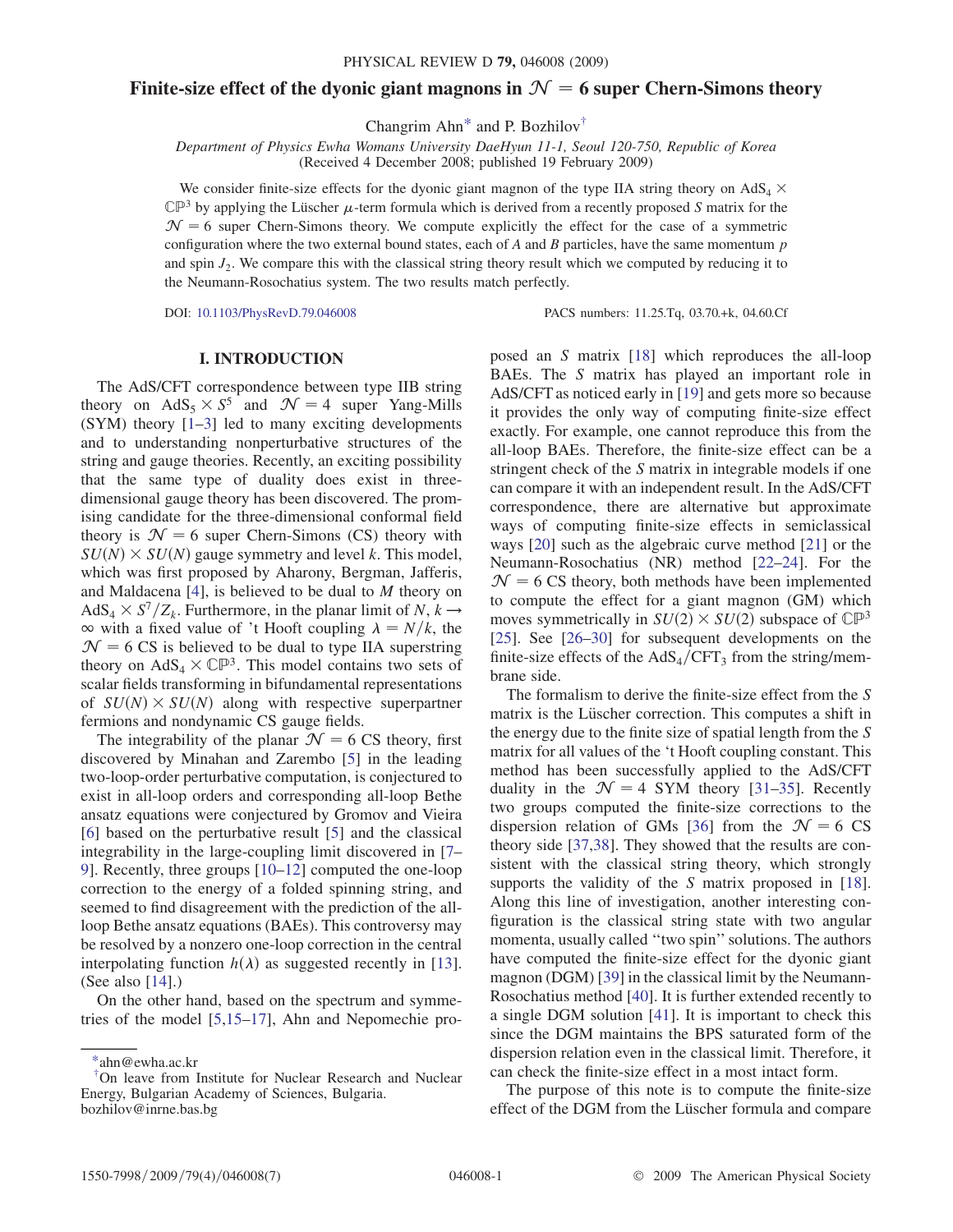<span id="page-1-1"></span>it with the previous result [\[40\]](#page-6-0). In Sec. II, we briefly review our derivation of the DGM in the  $SU(2) \times SU(2)$  subspace of  $\mathbb{CP}^3$  with  $U(1)$  fiber dynamics and computation of the finite-size effect [\[40\]](#page-6-0). We generalize the Lüscher formula for multi-DGM particles in Sec. III. We also derive the S matrix elements between an elementary magnon and its bound state in Sec. III which will be used in the Lüscher formula. In the classical limit, we confirm that the Lüscher correction exactly matches with the classical string theory result. We conclude the paper with some remarks in Sec. IV.

# II. CLASSICAL STRING ANALYSIS

Let us consider a classical string moving in  $R_t \times \mathbb{CP}^3$ . Using the complex coordinates

$$
z = y0 + iy4, \t w1 = x1 + ix2, \t w2 = x3 + ix4,\t w3 = x5 + ix6, \t w4 = x7 + ix8,
$$

we embed the string as follows [\[40\]](#page-6-0):

$$
z = Z(\tau, \sigma) = \frac{R}{2} e^{it(\tau, \sigma)},
$$
  
\n
$$
w_a = W_a(\tau, \sigma) = R r_a(\tau, \sigma) e^{i\varphi_a(\tau, \sigma)}.
$$

Here  $t$  is the AdS time. These complex coordinates should satisfy

$$
\sum_{a=1}^{4} W_a \bar{W}_a = R^2, \qquad \sum_{a=1}^{4} (W_a \partial_m \bar{W}_a - \bar{W}_a \partial_m W_a) = 0,
$$

<span id="page-1-0"></span>or

$$
\sum_{a=1}^{4} r_a^2 = 1, \qquad \sum_{a=1}^{4} r_a^2 \partial_m \varphi_a = 0, \qquad m = 0, 1. \quad (2.1)
$$

#### A. NR reduction

In order to reduce the string dynamics on  $R_t \times \mathbb{CP}^3$  to the NR integrable system, we use the ansatz [22–24]

$$
t(\tau, \sigma) = \kappa \tau, \qquad r_a(\tau, \sigma) = r_a(\xi),
$$
  
\n
$$
\varphi_a(\tau, \sigma) = \omega_a \tau + f_a(\xi), \qquad \xi = \alpha \sigma + \beta \tau, \qquad (2.2)
$$
  
\n
$$
\kappa, \omega_a, \alpha, \beta = \text{constants}.
$$

It can be shown [\[40\]](#page-6-0) that, after integration of the equations of motion for  $f_a$ , which gives

$$
f'_a = \frac{1}{\alpha^2 - \beta^2} \left( \frac{C_a}{r_a^2} + \beta \omega_a \right), \qquad C_a = \text{constants}, \tag{2.3}
$$

one ends up with the following effective Lagrangian for the coordinates  $r_a$ :

$$
L_{\rm NR} = (\alpha^2 - \beta^2) \sum_{a=1}^{4} \left[ r_a'^2 - \frac{1}{(\alpha^2 - \beta^2)^2} \left( \frac{C_a^2}{r_a^2} + \alpha^2 \omega_a^2 r_a^2 \right) \right] - \Lambda \left( \sum_{a=1}^{4} r_a^2 - 1 \right).
$$
 (2.4)

This is the Lagrangian for the NR integrable system [24]. In addition, the  $\mathbb{CP}^3$  embedding conditions in [\(2.1\)](#page-1-0) lead to

$$
\sum_{a=1}^{4} \omega_a r_a^2 = 0, \qquad \sum_{a=1}^{4} C_a = 0. \tag{2.5}
$$

The Virasoro constraints give the conserved Hamiltonian  $H_{\text{NR}}$  and a relation between the embedding parameters and the arbitrary constants  $C_a$ :

$$
H_{\text{NR}} = (\alpha^2 - \beta^2) \sum_{a=1}^4 \left[ r_a'^2 + \frac{1}{(\alpha^2 - \beta^2)^2} \times \left( \frac{C_a^2}{r_a^2} + \alpha^2 \omega_a^2 r_a^2 \right) \right]
$$
  
=  $\frac{\alpha^2 + \beta^2}{\alpha^2 - \beta^2} \frac{\kappa^2}{4}$ , (2.6)

$$
\sum_{a=1}^{4} C_a \omega_a + \beta(\kappa/2)^2 = 0.
$$
 (2.7)

For closed strings,  $r_a$  and  $f_a$  satisfy the following periodicity conditions:

$$
r_a(\xi + 2\pi\alpha) = r_a(\xi),
$$
  
\n
$$
f_a(\xi + 2\pi\alpha) = f_a(\xi) + 2\pi n_a,
$$
\n(2.8)

where  $n_a$  are integer winding numbers.

The conserved charges can be defined by

$$
E_s = -\int d\sigma \frac{\partial \mathcal{L}}{\partial(\partial_0 t)}, \quad J_a = \int d\sigma \frac{\partial \mathcal{L}}{\partial(\partial_0 \varphi_a)}, \quad a = 1, 2, 3, 4,
$$

where  $\mathcal L$  is the Polyakov string Lagrangian taken in conformal gauge. Using the ansatz  $(2.2)$  and  $(2.3)$ , we can find

$$
E_s = \frac{\kappa \sqrt{2\lambda}}{2\alpha} \int d\xi,
$$
  
\n
$$
J_a = \frac{2\sqrt{2\lambda}}{\alpha^2 - \beta^2} \int d\xi \left(\frac{\beta}{\alpha} C_a + \alpha \omega_a r_a^2\right).
$$
\n(2.9)

In view of  $(2.5)$ , one obtains [17]

$$
\sum_{a=1}^{4} J_a = 0. \tag{2.10}
$$

#### B. Dyonic giant magnon solution

We are interested in finding string configurations corresponding to the following particular solution of  $(2.5)$ :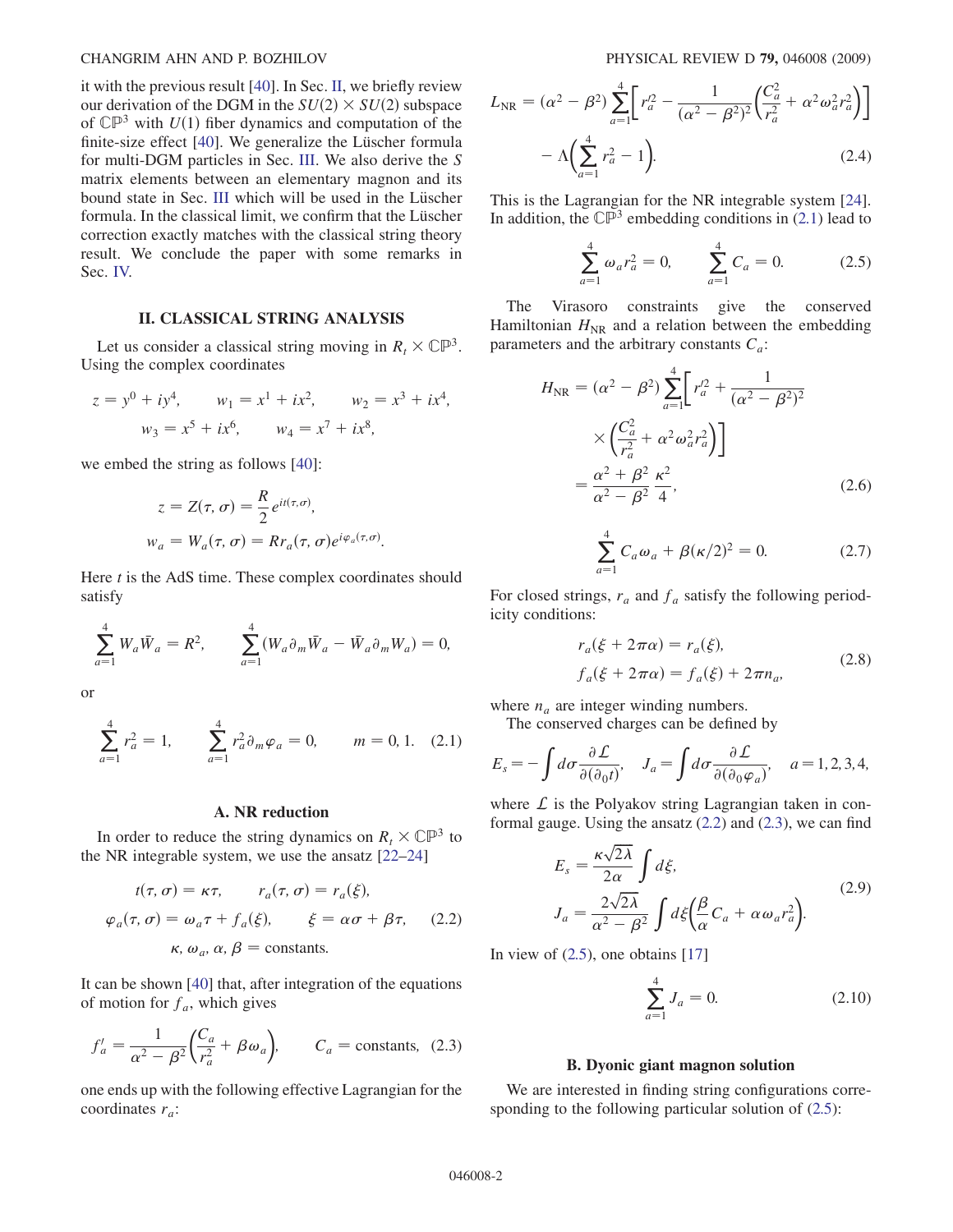FINITE-SIZE EFFECT OF THE DYONIC GIANT ... PHYSICAL REVIEW D 79, 046008 (2009)

$$
r_1 = r_3 = \frac{1}{\sqrt{2}} \sin \theta, \qquad r_2 = r_4 = \frac{1}{\sqrt{2}} \cos \theta,
$$
  

$$
\omega_1 = -\omega_3, \qquad \omega_2 = -\omega_4.
$$

The two frequencies  $\omega_1$ ,  $\omega_2$  are independent and lead to strings moving in  $\mathbb{CP}^3$  with two angular momenta. The special case  $\omega_2 = 0$  corresponds to the solutions obtained in [17,27]. From the NR Hamiltonian [\(2.6\)](#page-1-1) one finds

$$
\theta'^2(\xi) = \frac{1}{(\alpha^2 - \beta^2)^2} \left[ \frac{\kappa^2}{4} (\alpha^2 + \beta^2) - 2 \left( \frac{C_1^2 + C_3^2}{\sin^2 \theta} + \frac{C_2^2 + C_4^2}{\cos^2 \theta} \right) - \alpha^2 (\omega_1^2 \sin^2 \theta + \omega_2^2 \cos^2 \theta) \right].
$$

We further restrict ourselves to  $C_2 = C_4 = 0$  to search for GM string configurations. Equations ([2.5](#page-1-1)) and [\(2.7\)](#page-1-1) give

$$
C_1=-C_3=-\frac{\beta\kappa^2}{8\omega_1}.
$$

In this case, the above equation for  $\theta'$  can be rewritten in the form

$$
(\cos \theta)' = \pm \frac{\alpha \sqrt{\omega_1^2 - \omega_2^2}}{\alpha^2 - \beta^2} \sqrt{(z_+^2 - \cos^2 \theta)(\cos^2 \theta - z_-^2)},
$$
\n(2.11)

where

$$
z_{\pm}^{2} = \frac{1}{2(1 - \frac{\omega_{2}^{2}}{\omega_{1}^{2}})} \Big\{ y_{1} + y_{2} - \frac{\omega_{2}^{2}}{\omega_{1}^{2}} \n\pm \sqrt{(y_{1} - y_{2})^{2} - \Big[ 2(y_{1} + y_{2} - 2y_{1}y_{2}) - \frac{\omega_{2}^{2}}{\omega_{1}^{2}} \Big] \frac{\omega_{2}^{2}}{\omega_{1}^{2}} \Big\},
$$
\n
$$
y_{1} = 1 - \frac{\kappa^{2}}{4\omega_{1}^{2}}, \qquad y_{2} = 1 - \frac{\beta^{2}}{\alpha^{2}} \frac{\kappa^{2}}{4\omega_{1}^{2}}.
$$

The solution of (2.11) is given by

$$
\cos \theta = z_+ dn (C\xi|m), \qquad C = \pm \frac{\alpha \sqrt{\omega_1^2 - \omega_2^2}}{\alpha^2 - \beta^2} z_+,
$$

$$
m \equiv 1 - z_-^2 / z_+^2, \qquad (2.12)
$$

where  $dn(C\xi|m)$  is one of the elliptic functions.

To find the full string solution, we also need to obtain the explicit expressions for the functions  $f_a$  from [\(2.3\)](#page-1-1)

$$
f_a = \frac{1}{\alpha^2 - \beta^2} \int d\xi \left(\frac{C_a}{r_a^2} + \beta \omega_a\right).
$$

Using the solution (2.12) for  $\theta(\xi)$ , we can find

$$
f_1 = -f_3 = \frac{\beta/\alpha}{z_+\sqrt{1-\omega_2^2/\omega_1^2}} \Bigg[ C\xi - \frac{2(\kappa/2)^2/\omega_1^2}{1-z_+^2} \times \Pi \Big( am(C\xi), -\frac{z_+^2 - z_-^2}{1-z_+^2} \Big|m \Big) \Bigg],
$$
  

$$
f_2 = -f_4 = \frac{\beta\omega_2}{\alpha^2 - \beta^2} \xi.
$$

Here, II is the elliptic integral of the third kind. As a consequence, the string solution can be written as

$$
W_1 = \frac{R}{\sqrt{2}} \sqrt{1 - z_+^2} dn^2 (C\xi|m) e^{i(\omega_1 \tau + f_1)},
$$
  
\n
$$
W_2 = \frac{R}{\sqrt{2}} z_+ dn (C\xi|m) e^{i(\omega_2 \tau + f_2)},
$$
  
\n
$$
W_3 = \frac{R}{\sqrt{2}} \sqrt{1 - z_+^2} dn^2 (C\xi|m) e^{-i(\omega_1 \tau + f_1)},
$$
  
\n
$$
W_4 = \frac{R}{\sqrt{2}} z_+ dn (C\xi|m) e^{-i(\omega_2 \tau + f_2)}.
$$
\n(2.13)

The geometric meaning of the explicit solution (2.13) is as follows. Each pair of complex coordinates,  $(W_1, W_2)$  and  $(W_3, W_4)$ , describes a spiky solutions in  $S^2$  sphere geometry but with dynamics at opposite points in the  $U(1)$  fiber. The two phases in  $(W_1, W_2)$  are exactly opposite to those of  $(W_3, W_4)$  which, together with the dynamics in  $U(1)$ , ensures the vanishing of the total momentum. This behavior has been also noticed for strings in  $R_t \times S^2 \times S^2$  in [17].

The GM in infinite volume can be obtained by taking  $z_{-} \rightarrow 0$ . In this limit, the solution for  $\theta$  reduces to

$$
\cos\theta = \frac{\sin\frac{p}{2}}{\cosh(C\xi)},
$$

where the constant  $z_+ \equiv \sin p/2$  is given by

$$
z_{+}^{2} = \frac{y_{2} - \omega_{2}^{2}/\omega_{1}^{2}}{1 - \omega_{2}^{2}/\omega_{1}^{2}}.
$$

One spin solution corresponds to  $\omega_2 = 0$ . Inserting this into [\(2.9\)](#page-1-1), one can find the energy-charge dispersion relation. For the single DGM, the energy and angular momentum  $J_1$  become infinite but their difference remains finite:

$$
E_s - J_1 = \sqrt{\frac{J_2^2}{4} + 2\lambda \sin^2 \frac{p}{2}}.
$$
 (2.14)

# C. Finite-size effects

Using the most general solutions (2.13), we can calculate the finite-size corrections to the energy-charge relation (2.14) in the limit when the string energy  $E_s \rightarrow \infty$ . Here we consider the case of  $\alpha^2 > \beta^2$  only since it corresponds to the GM case. We obtain from ([2.9](#page-1-1)) the following expressions for the conserved string energy  $E_s$  and the angular momenta  $J_a$ :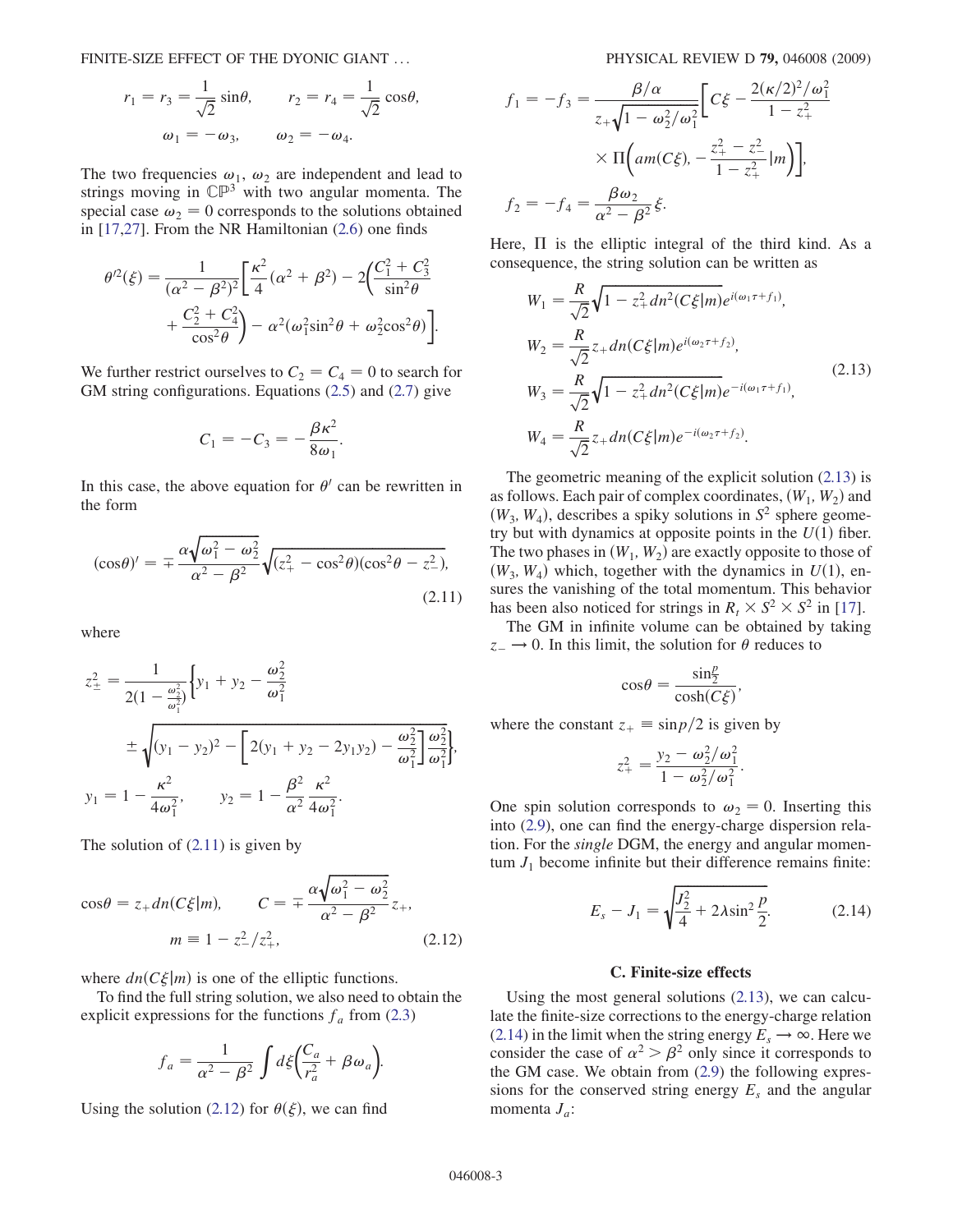<span id="page-3-0"></span>
$$
\mathcal{E} = \frac{2\kappa(1 - \beta^2/\alpha^2)}{\omega_1 z_+ \sqrt{1 - \omega_2^2/\omega_1^2}} \mathbf{K}(1 - z_-^2/z_+^2),
$$
  
\n
$$
\mathcal{J}_1 = \frac{2z_+}{\sqrt{1 - \omega_2^2/\omega_1^2}} \left[ \frac{1 - \beta^2(\kappa/2)^2/\alpha^2 \omega_1^2}{z_+^2} \mathbf{K}(1 - z_-^2/z_+^2) \right]
$$
  
\n
$$
- \mathbf{E}(1 - z_-^2/z_+^2) \Big],
$$
  
\n
$$
\mathcal{J}_2 = \frac{2z_+ \omega_2/\omega_1}{\sqrt{1 - \omega_2^2/\omega_1^2}} \mathbf{E}(1 - z_-^2/z_+^2),
$$
  
\n
$$
\mathcal{J}_3 = -\mathcal{J}_1, \qquad \mathcal{J}_4 = -\mathcal{J}_2.
$$
\n(2.15)

As a result, the condition [\(2.10](#page-1-1)) is identically satisfied. Here, we introduced the notations

$$
\mathcal{E} = \frac{E_s}{\sqrt{2\lambda}}, \qquad \mathcal{J}_a = \frac{J_a}{\sqrt{2\lambda}}.
$$
 (2.16)

$$
E - J_1 = 2\sqrt{\frac{J_2^2}{4} + 2\lambda \sin^2 \frac{p}{2}} - \frac{32\lambda \sin^4 \frac{p}{2}}{\sqrt{J_2^2 + 8\lambda \sin^2 \frac{p}{2}}} \exp\left[-\frac{2\lambda \sin^2 \frac{p}{2}}{\lambda \sin^2 \frac{p}{2}}\right]
$$

This also gives a finite-size effect for ordinary GM [20] by taking  $J_2 \rightarrow 0$ ,

$$
E - J_1 = 2\sqrt{2\lambda} \sin\frac{p}{2} - 16\sqrt{\frac{\lambda}{2}} \sin^3\frac{p}{2} \exp\left[-\frac{J_1}{\sqrt{2\lambda}\sin\frac{p}{2}} - 2\right].
$$
\n(2.19)

### III. FINITE-SIZE EFFECTS FROM THE S MATRIX

The  $\mathcal{N} = 6$  CS theory has two sets of excitations, namely  $A$  particles and  $B$  particles, each of which forms a four-dimensional representation of  $SU(2|2)$  [16,18]. We propose an S matrix with the following structure:

$$
S^{AA}(p_1, p_2) = S^{BB}(p_1, p_2) = S_0(p_1, p_2)\hat{S}(p_1, p_2),
$$
  

$$
S^{AB}(p_1, p_2) = S^{BA}(p_1, p_2) = \tilde{S}_0(p_1, p_2)\hat{S}(p_1, p_2),
$$

where  $\hat{S}$  is the matrix part determined by the  $SU(2|2)$ symmetry, and is essentially the same as that found for  $\mathcal{N} = 4$  YM in [\[42,43\]](#page-6-0). An important difference arises in the dressing phases  $S_0$ ,  $\tilde{S}_0$  due to the fact that the A and B particles are related by complex conjugation.

#### A. Lüscher  $\mu$ -term formula

Here we want to generalize multiparticle Lüscher for-mula [\[34,35\]](#page-6-0) to the case of the bound states. Consider  $M_A$ number of A-type DGMs,  $|Q_1, \ldots, Q_{M_A} \rangle$ , and  $M_B$  number of B-type DGMs,  $|\tilde{Q}_1, \ldots \tilde{Q}_{M_B} \rangle$ . We use  $\alpha_k$  for the  $SU(2|2)$ quantum numbers carried by the DGMs and  $C_k$  for A or B, the two types of particles. Then we propose the multiThe computation of  $\Delta \varphi_1$  gives

$$
p \equiv \Delta \varphi_1 = 2 \int_{\theta_{\min}}^{\theta_{\max}} \frac{d\theta}{\theta'} f'_1
$$
  
=  $-\frac{2\beta/\alpha}{z_+\sqrt{1-\omega_2^2/\omega_1^2}} \left[ \frac{(\kappa/2)^2/\omega_1^2}{1-z_+^2} \right]$   
 $\times \Pi \left( -\frac{z_+^2 - z_-^2}{1-z_+^2} \right) \left[ 1 - z_-^2/z_+^2 \right) - \mathbf{K} (1 - z_-^2/z_+^2) \right].$  (2.17)

In the above expressions,  $\mathbf{K}(m)$ ,  $\mathbf{E}(m)$ , and  $\Pi(n|m)$  are the complete elliptic integrals.

Expanding the elliptic integrals, we obtain

$$
\left[-\frac{2\sin^2\frac{p}{2}(J_1 + \sqrt{J_2^2 + 8\lambda\sin^2\frac{p}{2}})\sqrt{J_2^2 + 8\lambda\sin^2\frac{p}{2}}}{J_2^2 + 8\lambda\sin^4\frac{p}{2}}\right].
$$
 (2.18)

particle Lüscher formula for generic DGM states as follows:

$$
\delta E_{\mu} = -i \sum_{b=1}^{4} \left\{ \sum_{l=1}^{M_{A}} (-1)^{F_{b}} \left( 1 - \frac{\epsilon'_{Q_{l}}(p_{l})}{\epsilon'_{1}(\tilde{q}^{*})} \right) e^{-i\tilde{q}^{*}L} \right. \\
\times \left[ \operatorname{Res}_{q^{*}=\tilde{q}^{*}} S_{b\alpha_{l}}^{AAb\alpha_{l}}(q^{*}, p_{l}) \right] \prod_{k \neq l}^{M_{A}+M_{B}} S_{b\alpha_{k}}^{A C_{k}b\alpha_{k}}(q^{*}, p_{k}) \\
+ \sum_{l=1}^{M_{B}} (-1)^{F_{b}} \left( 1 - \frac{\epsilon'_{\tilde{Q}_{l}}(p_{l})}{\epsilon'_{1}(\tilde{q}^{*})} \right) e^{-i\tilde{q}^{*}L} \left[ \operatorname{Res}_{q^{*}=\tilde{q}^{*}} S_{b\alpha_{l}}^{BBb\alpha_{l}} \right. \\
\times (q^{*}, p_{l}) \right] \prod_{k \neq l}^{M_{A}+M_{B}} S_{b\alpha_{k}}^{B C_{k}b\alpha_{k}}(q^{*}, p_{k}) \left. \right]. \tag{3.1}
$$

Here, the energy dispersion relation for the DGM is given by

$$
\epsilon_{Q}(p) = \sqrt{\frac{Q^2}{4} + 4g^2 \sin^2 \frac{p}{2}}.
$$
 (3.2)

Here the coupling constant  $g = h(\lambda)$  is still an unknown function of  $\lambda$  which behaves as  $h(\lambda) \sim \lambda$  for small  $\lambda$ , and  $h(\lambda) \sim \sqrt{\lambda/2}$  for large  $\lambda$ .

### B. S matrix elements for the dyonic GM

The S matrix elements for the DGM are in general complicated. However, we can consider a simplest case of the DGMs composed of only A-type  $\phi_1$ 's which are the first bosonic particle in the fundamental representation of  $SU(2|2)$ . It is obvious that these bound states do exist since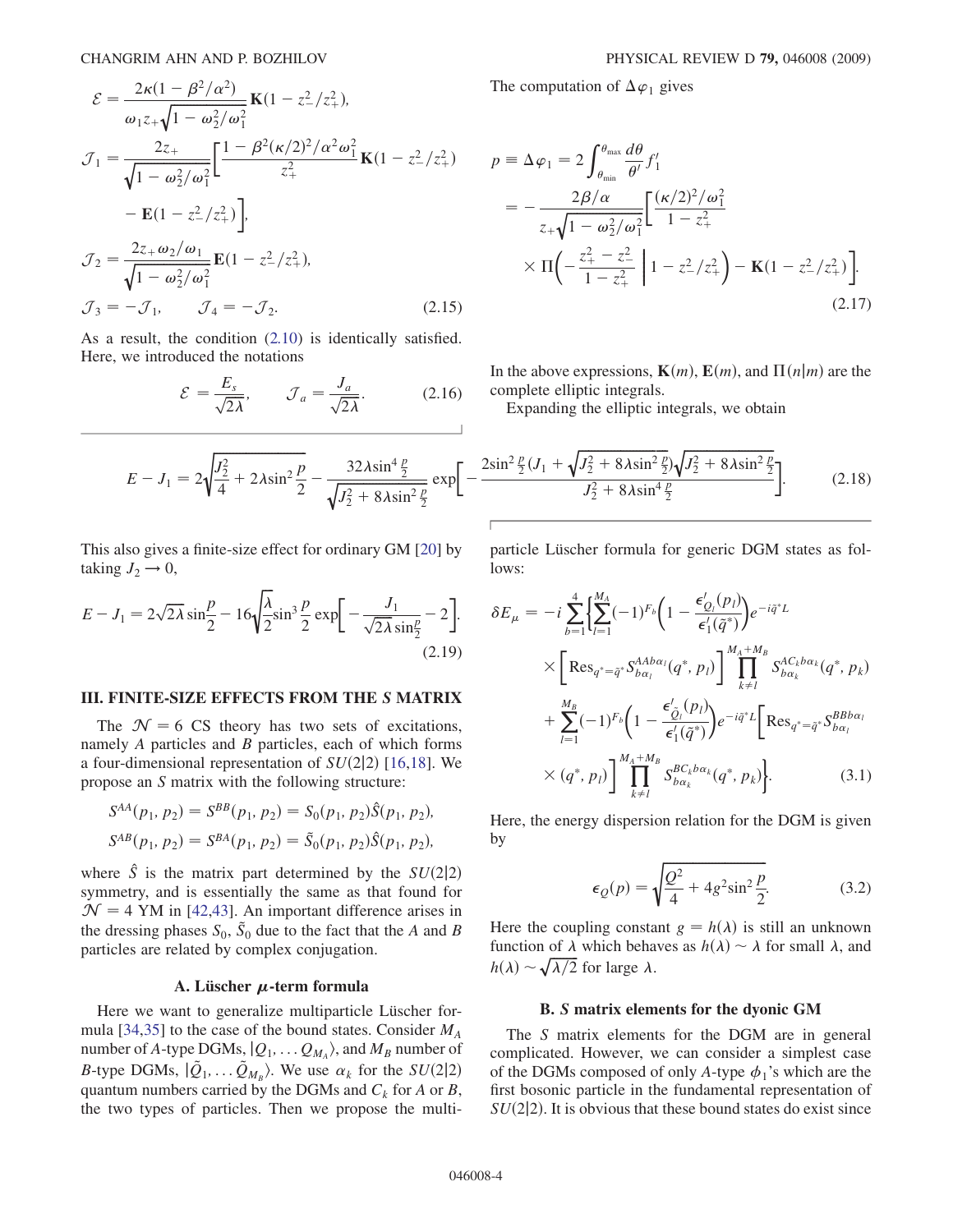### <span id="page-4-0"></span>FINITE-SIZE EFFECT OF THE DYONIC GIANT ... PHYSICAL REVIEW D 79, 046008 (2009)

the elementary S matrix element  $S_{11}^{AA11}$  does have a pole. The same holds for the B-type DGMs. However, the hybrid-type DGMs are not possible because the  $S^{AB}$  S matrix does not have any bound-state pole.

The Lüscher correction needs only those  $S$  matrix elements which have the same incoming and outgoing  $SU(2|2)$  quantum numbers after scattering with a virtual particle. In particular, we can easily compute the matrix elements between an elementary magnon and a the bound state made of only  $\phi_1$ 's (Q of them) denoted by  $\mathbf{1}_0$  [\[33\]](#page-6-0):

$$
S_{b1_Q}^{AAb1_Q}(y, X^{(Q)}) = \prod_{k=1}^Q S_{b1}^{AAb1}(y, x_k)
$$
  
= 
$$
\prod_{k=1}^Q \left[ \frac{1 - \frac{1}{y^+ x_k^-}}{1 - \frac{1}{y^- x_k^+}} \sigma_{\text{BES}}(y, x_k) \tilde{a}_b(y, x_k) \right],
$$
(3.3)

where  $\tilde{a}_b$  are given by [[42](#page-6-0),[43](#page-6-0)]

$$
\tilde{a}_1(y, x) = a_1(y, x), \n\tilde{a}_2(y, x) = a_1(y, x) + a_2(y, x), \n\tilde{a}_3(y, x) = \tilde{a}_4(y, x) = a_6(y, x) \n a_1(y, x) = \frac{x^- - y^+}{x^+ - y^-} \frac{\eta(x)\eta(y)}{\tilde{\eta}(x)\tilde{\eta}(y)} \n a_2(y, x) = \frac{(y^- - y^+)(x^- - x^+)(x^- - y^+)}{(y^- - x^+)(x^-y^- - x^+y^+)} \frac{\eta(x)\eta(y)}{\tilde{\eta}(x)\tilde{\eta}(y)} \n a_6(y, x) = \frac{y^+ - x^+}{y^- - x^+} \frac{\eta(y)}{\tilde{\eta}(y)}.
$$

As noticed in [[33](#page-6-0)],  $a_2/a_1$  and  $a_6/a_1$  are negligible  $\mathcal{O}(1/g)$  corrections in the classical limit  $g \gg 1$ . Therefore, the S matrix with  $b = 1$  is a most important factor for our computation which can be written as

$$
S_{11_Q}^{A411_Q}(y, X^{(Q)}) = \sigma_{BES}(y, X^{(Q)}) \prod_{k=1}^{Q} \left[ \frac{1 - \frac{1}{y^+ x_k^-}}{1 - \frac{1}{y^- x_k^+}} \cdot \frac{x_k^- - y^+}{x_k^+ - y^-} \right]
$$

$$
\times \frac{\eta(x_k)\eta(y)}{\tilde{\eta}(x_k)\tilde{\eta}(y)} \bigg]
$$

$$
= \sigma_{BES}(y, X^{(Q)}) S_{BDS}(y, X^{(Q)}) \frac{\eta(X^{(Q)})}{\tilde{\eta}(X^{(Q)})}
$$

$$
\times \left(\frac{\eta(y)}{\tilde{\eta}(y)}\right)^Q, \tag{3.4}
$$

$$
S_{11_Q}^{AB11_Q}(y, X^{(Q)}) = \sigma_{\rm BES}(y, X^{(Q)}) \frac{\eta(X^{(Q)})}{\tilde{\eta}(X^{(Q)})} \left(\frac{\eta(y)}{\tilde{\eta}(y)}\right)^Q, \quad (3.5)
$$

where  $S_{\rm BDS}$  is defined by

$$
S_{\rm BDS}(y, x) \equiv \frac{1 - \frac{1}{y^+ x^-}}{1 - \frac{1}{y^- x^+}} \cdot \frac{x^- - y^+}{x^+ - y^-}.
$$
 (3.6)

The spectral parameter  $X^{(Q)}$  for the DGM is defined by

$$
X^{(Q)\pm} = \frac{e^{\pm i p/2}}{4g \sin^2 \frac{p}{2}} \left(Q + \sqrt{Q^2 + 16g^2 \sin^2 \frac{p}{2}}\right) \equiv e^{(\theta \pm i p)/2},\tag{3.7}
$$

where we introduce  $\theta$  defined by

$$
\sinh\frac{\theta}{2} = \frac{Q}{4g\sin\frac{\theta}{2}}.\tag{3.8}
$$

The frame factors  $\eta$  and  $\tilde{\eta}$  are given by [[43](#page-6-0)]

$$
\frac{\eta(x_1)}{\tilde{\eta}(x_1)} = \frac{\eta(x_2)}{\tilde{\eta}(x_2)} = 1
$$
\n(3.9)

for the spin-chain frame and

$$
\frac{\eta(x_1)}{\tilde{\eta}(x_1)} = \sqrt{\frac{x_2^+}{x_2^-}}, \qquad \frac{\eta(x_2)}{\tilde{\eta}(x_2)} = \sqrt{\frac{x_1^-}{x_1^+}} \tag{3.10}
$$

for the string frame.

## C. Symmetric DGM state

The classical two spins solution described in Sec. II is a symmetric DGM configuration for both of the  $S<sup>2</sup>$  subspaces. The corresponding Lüscher formula is given by Eq. [\(3.1\)](#page-3-0) with  $M_A = M_B = 1$ , which can be much simplified as

$$
\delta E_{\mu} = -i \sum_{b=1}^{4} (-1)^{F_b} e^{-i\tilde{q}^* L} \Biggl\{ \Biggl( 1 - \frac{\epsilon'_{Q}(p_1)}{\epsilon'_1(\tilde{q}^*)} \Biggr) \times \Biggl[ \text{Res}_{q^* = \tilde{q}^*} S_{b1_Q}^{AAb1_Q}(q^*, p_1) \Biggr] S_{b1_Q}^{ABb1_Q}(q^*, p_2) + \Biggl( 1 - \frac{\epsilon'_{\tilde{Q}}(p_2)}{\epsilon'_1(\tilde{q}^*)} \Biggr) \Biggl[ \text{Res}_{q^* = \tilde{q}^*} S_{b1_Q}^{AAb1_{\tilde{Q}}}(q^*, p_2) \Biggr] \times S_{b1_Q}^{ABb1_Q}(q^*, p_1) \Biggr\}.
$$
 (3.11)

As mentioned earlier, only the two cases of  $b = 1, 2$ contribute equally in the sum of Eq.  $(3.11)$  since these elements contain  $a_1$ . Instead of the summation, we can multiply a factor 2 for the case of  $b = 1$ . In that case, we can compute easily each term using the S matrix elements (3.4) and (3.5). Furthermore, we restrict ourselves for the case where the two DGMs are symmetric in both spheres, namely,  $p_1 = p_2$  and  $Q = \tilde{Q}$ . This leads to

$$
\delta E_{\mu} = -4ie^{-i\tilde{q}^{*}L}\left(1 - \frac{\epsilon'_{Q}(p)}{\epsilon'_{1}(\tilde{q}^{*})}\right)
$$

$$
\times \left[\text{Res}_{q^{*} = \tilde{q}^{*}} S_{11_{Q}}^{A A 11_{Q}}(q^{*}, p)\right] S_{11_{Q}}^{A B 11_{Q}}(q^{*}, p). \quad (3.12)
$$

Explicit computations of each factor in (3.12) are exactly the same as those in [\[33\]](#page-6-0). There are two types of poles of  $S_{\text{BDS}}(y, X^{(Q)})$ . The s-channel pole which describe  $(Q + 1)$ DGM arises at  $y^- = X^{(Q)^+}$  while the *t*-channel pole for  $(Q - 1)$  DGM (for  $Q \ge 2$ ) at  $y^+ = X^{(Q)^+}$ . We consider the s-channel pole first. Using the location of the pole, we can find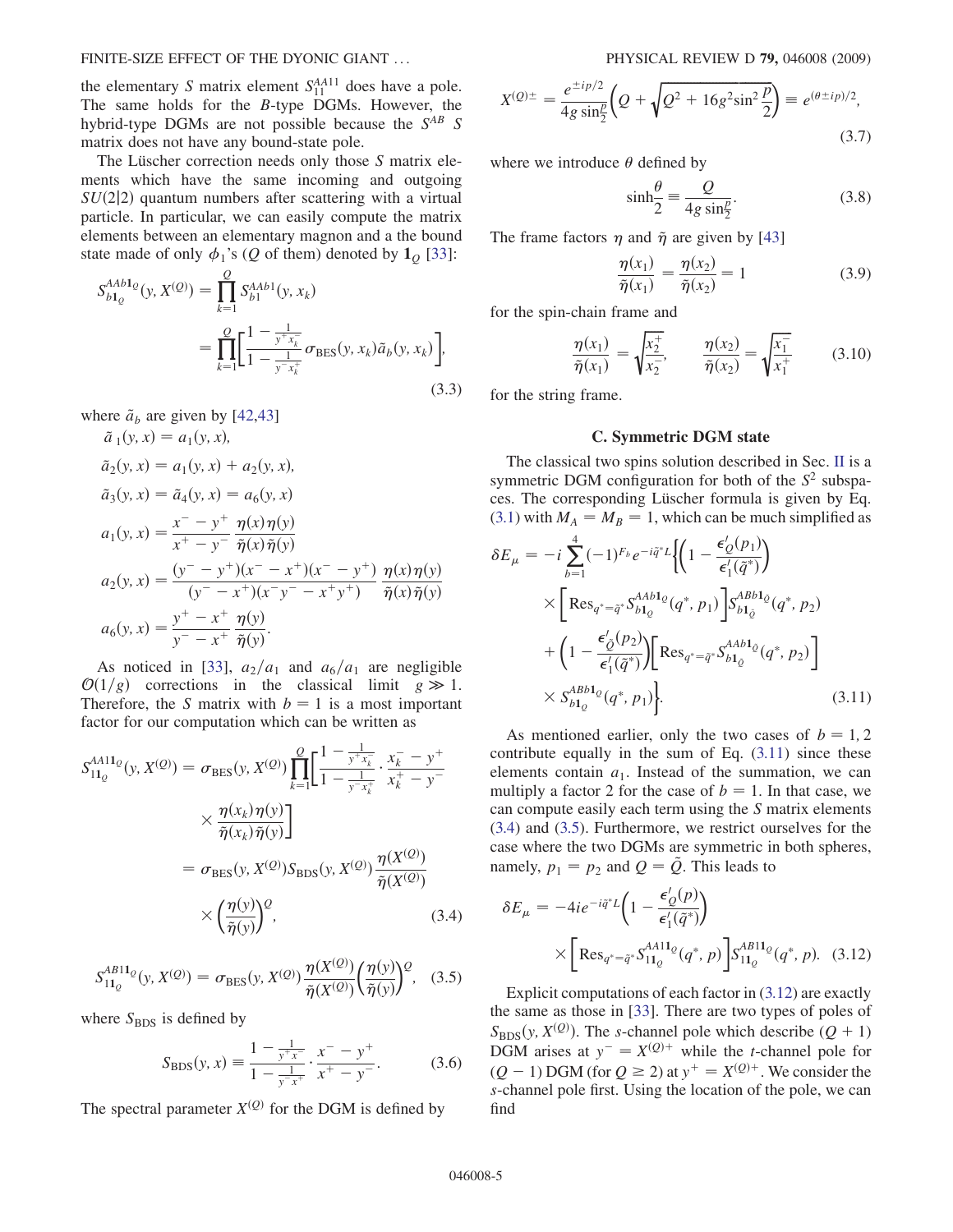$$
\tilde{q}^* = -\frac{i}{2g\sin(\frac{p-i\theta}{2})} \to e^{-i\tilde{q}^*L} \approx \exp\left[-\frac{L}{2g\sin(\frac{p-i\theta}{2})}\right].\tag{3.13}
$$

From Eq. [\(3.2\)](#page-3-0), one can also obtain

$$
1 - \frac{\epsilon_Q'(p)}{\epsilon_1'(\tilde{q}^*)} \approx \frac{\sin\frac{p}{2}\sin\frac{p-i\theta}{2}}{\cosh\frac{\theta}{2}}.\tag{3.14}
$$

Furthermore, one can notice from Eqs. ([3.4](#page-4-0)) and [\(3.5\)](#page-4-0)

$$
[Res_{q^*=\tilde{q}^*} S_{11_Q}^{A411_Q}(q^*, p)] S_{11_Q}^{AB11_Q}(q^*, p)
$$
  
= Res\_{q^\*=\tilde{q}^\*} S\_{SYM11\_Q}^{11\_Q}(q^\*, p), (3.15)

where  $S_{SYM}$  is the S matrix of the  $\mathcal{N} = 4$  SYM theory. Explicit evaluation of the residue term becomes in the leading order

$$
-\frac{8ige^{-ip}\sin^2\frac{p}{2}}{\sin\frac{p-i\theta}{2}}\exp\bigg[-\frac{2e^{-\theta/2}\sin\frac{p}{2}}{\sin\frac{p-i\theta}{2}}\bigg]\bigg(\frac{\eta(X^{(Q)})}{\tilde{\eta}(X^{(Q)})}\bigg)^2\times\bigg(\frac{\eta(y)}{\tilde{\eta}(y)}\bigg)^{2Q}.\tag{3.16}
$$

Combining all these together, we get

$$
\delta E_{\mu} = -\frac{8g e^{-ip} \sin^3 \frac{p}{2}}{\cosh \frac{\theta}{2}} \exp \left[ -\frac{2e^{-\theta/2} \sin \frac{p}{2}}{\sin \frac{p - i\theta}{2}} - \frac{L}{2g \sin(\frac{p - i\theta}{2})} \right] \left( \frac{\eta(X^{(Q)})}{\tilde{\eta}(X^{(Q)})} \right)^2 \left( \frac{\eta(y)}{\tilde{\eta}(y)} \right)^{2Q}
$$
  
\n
$$
= -\frac{32g \sin^3 \frac{p}{2} e^{i\alpha}}{\cosh \frac{\theta}{2}} \exp \left[ -\frac{2\sin^2 \frac{p}{2} \cosh^2 \frac{\theta}{2}}{\sin^2 \frac{p}{2} + \sinh^2 \frac{\theta}{2}} \left( \frac{L - Q}{2g \sin \frac{p}{2} \cosh \frac{\theta}{2}} + 1 \right) \right]
$$
  
\n
$$
= -\frac{32g^2 \sin^4 \frac{p}{2} e^{i\alpha}}{\sqrt{Q^2 + 16g^2 \sin^2 \frac{p}{2}}} \exp \left[ -\frac{2\sin^2 \frac{p}{2} (L + \sqrt{Q^2 + 16g^2 \sin^2 \frac{p}{2}})}{\sqrt{Q^2 + 16g^2 \sin^4 \frac{p}{2}}} \right].
$$
\n(3.17)

The phase factor  $e^{i\alpha}$  includes various phases arising in the computation as well as the frame dependence of  $\eta$ . As argued in [\[33\]](#page-6-0), we will drop this phase assuming that this cancels out with the appropriate prescription for the Lüscher formula.

The *t*-channel pole at  $y^+ = X^{(Q)+}$  gives exactly the same contribution up to a phase factor. Therefore, combining together, we finally obtain the finite-size effect of the two symmetric DGM configuration as follows:

$$
\delta E_{\mu} = -\frac{64g^2 \sin^4 \frac{p}{2}}{\sqrt{Q^2 + 16g^2 \sin^2 \frac{p}{2}}} \exp\bigg[ -\frac{2\sin^2 \frac{p}{2}(L + \sqrt{Q^2 + 16g^2 \sin^2 \frac{p}{2}})}{Q^2 + 16g^2 \sin^4 \frac{p}{2}} -\bigg].
$$
(3.18)

This is exactly what we have derived in Eq. ([2.18\)](#page-3-0) if we identify  $J_1 = L$ ,  $J_2 = Q$ , and  $g = \sqrt{\lambda/2}$ .

# IV. CONCLUDING REMARKS

In this note we have proposed the Lüscher formula for  $\mu$ -term correction of magnon bound states and computed explicitly the correction for the two symmetric DGMs. This result is compared with a classical string computation based on Neumann-Rosochatius reduction. We showed that the two results match exactly. This provides another confirmation for the S matrix of the  $\mathcal{N} = 6 \text{ CS}$  theory [18] in addition to those already investigated [[37](#page-6-0),[38](#page-6-0)]. It is interesting to apply a similar analysis to asymmetric GM and DGM configurations on the two  $S^2$  spheres. If the A and B particles are introduced asymmetrically, the S matrix elements entering into the Lüscher formula become quite different from those of  $\mathcal{N} = 4$  SYM theory. A similar analysis for ''small GM'' has been performed for one spin case in [[37](#page-6-0)] which contains an imaginary value in the correction. One way of clarifying the unusual result is to do a similar computation for DGMs which have two spins. Finally, we emphasize that we have computed only the  $\mu$ -term in this paper which gives the leading classical limit. It would be important to extend this result to one-loop order in semiclassical string theory and compare with the S matrix computation.

### ACKNOWLEDGMENTS

This work was supported in part by KRF-2007-313- C00150, WCU Grant No. R32-2008-000-101300 (C. A.), by NSFB VU-F-201/06, DO 02-257 (P. B.), and by the Brain Pool program from the Korean Federation of Science and Technology (2007-1822-1-1).